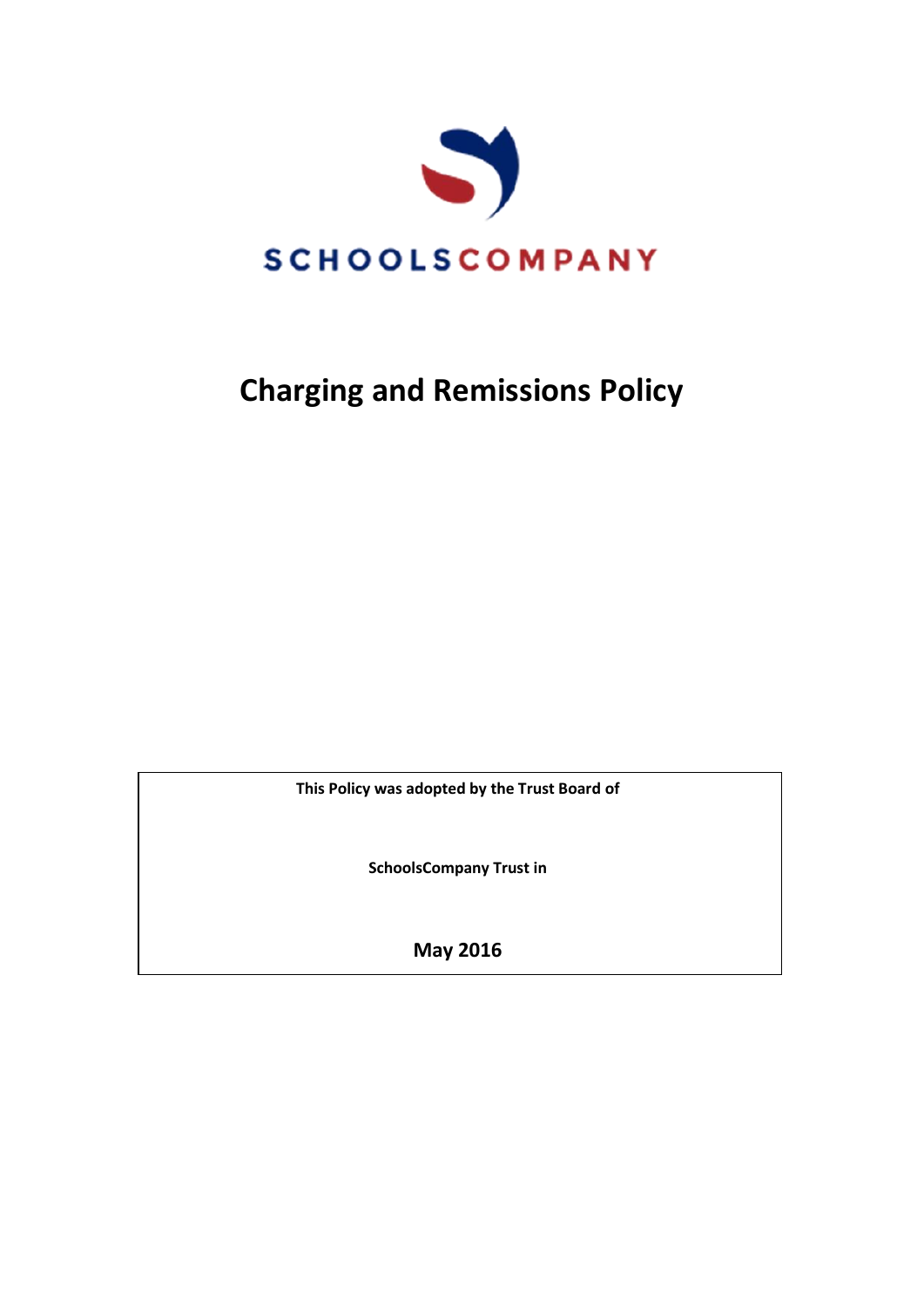#### **1. Admissions**

There is no charge for admissions.

#### **2. School meals**

There is no charge for children who are entitled to free school meals or infant free school meals. Pupils who are not entitled to free school meals will be charged a set amount per day decided by the SchoolsCompany Trust.

#### **3. Public examinations**

There is no charge for examinations that are part of the curriculum and on the academy's set examinations list, where children have been prepared for the examinations by the academy. However, if the pupil fails without good reason to meet an examination requirement, the school may recover the fee incurred from that pupil's parents.

There is no charge for examinations that are not on the set list, but have been arranged by the school.

There **is a charge** of the examination entry fee(s) if the registered pupil has not been prepared for the examination(s) at the school (**see Optional extras under section 5**)

# **4. Activities that take place during school hours (this does not include the break in the middle of the school day)**

There is no charge for activities during school hours with the exception of music tuition **(section 8)**.

There is no charge for transport during school hours to academy-organised activities.

#### **We may charge for:**

- books and materials that the parent / carer wishes the child to keep (the cost will be made clear to the parents before charge)
- optional extras **(section 5)**
- music or vocal tuition **(section 8).**

# **5. Activities that take place outside of school hours (non-residential)**

There is no charge for activities that take place outside of school hours when they are:

- part of the set curriculum, including sports matches against other schools
- part of the syllabus for a public examination
- part of the academy's basic curriculum for religious education.

#### **Optional extras**

The school will charge for optional extras. Optional extras are:

education provided outside of school time that is **not:**

a) part of the National Curriculum

b) part of a syllabus for a prescribed public examination that the pupil is being prepared for at the school

- c) part of religious education
- examination entry fee(s) if the registered pupil has not been prepared for the examination(s) at the school
- transport that is not taking the pupil to school or to other premises where the SchoolsCompany Trust has arranged for the pupil to be provided with education*.*
- board and lodging for a pupil on a residential visit.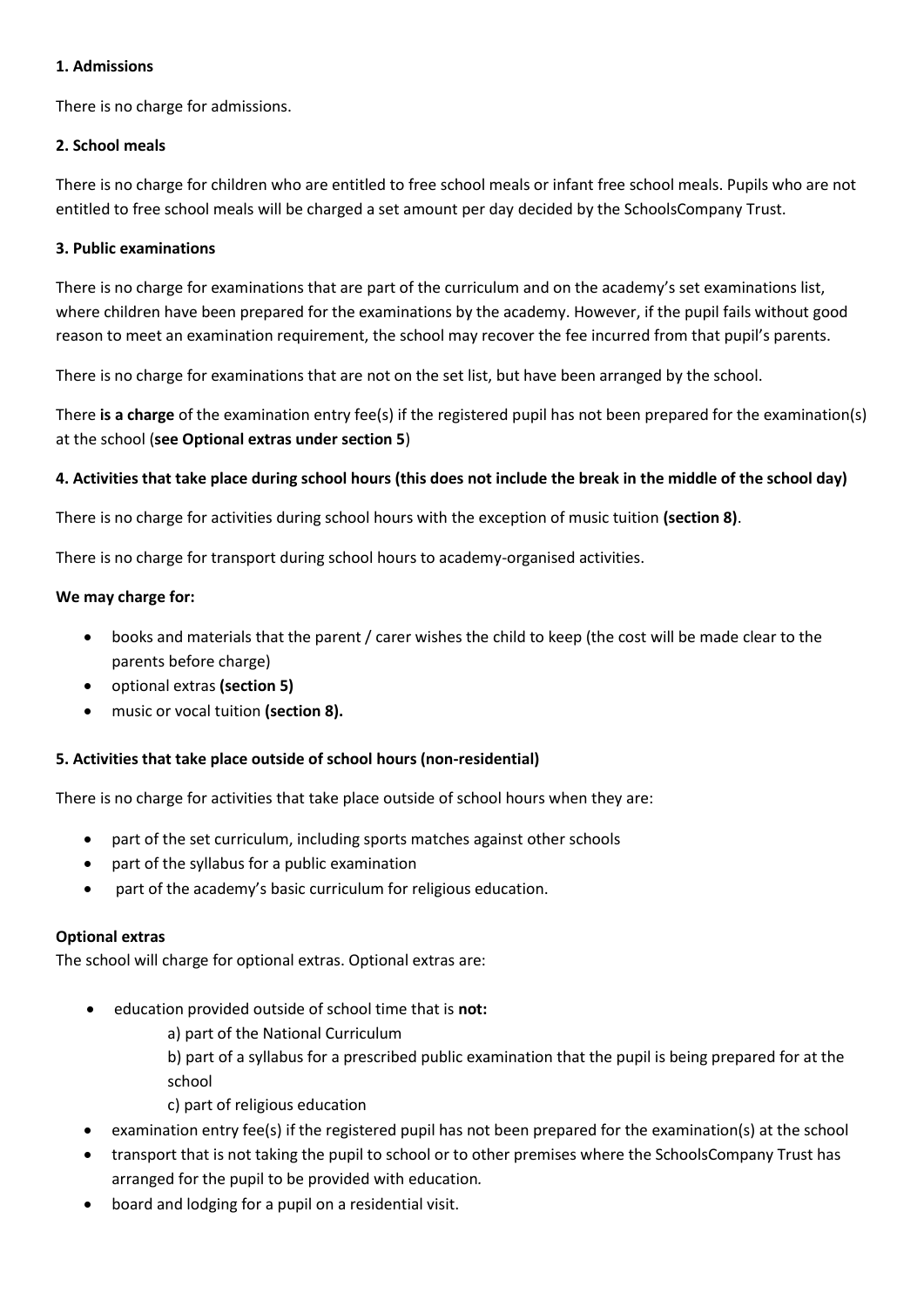# **The cost of optional extras**

The principal will decide when it is necessary to charge for optional activities.

Any charge made in respect of individual pupils will not exceed the actual cost of providing the optional extra activity, divided equally by the number of pupils participating. In no circumstances will there be an element of subsidy required for any pupils wishing to participate in the activity whose parents are unwilling or unable to pay the full charge **(section 12)**.

When calculating the cost of optional extras an amount may be included in relation to:

- any materials, books, instruments or equipment provided in connection with the optional extra
- non-teaching staff
- teaching staff engaged under contracts for services purely to provide an optional extra, including supply teachers engaged specifically to provide the optional extra
- the cost, or a proportion of the costs, for teaching staff employed to provide tuition in playing a musical instrument, where the tuition is an optional extra.

Participation in any optional extra activity will be on the basis of parental choice and a willingness to pay the charges. The school will need to have the agreement of parents before organising the provision of an optional extra where charges will be made.

# **6. Activities that take place** *partly* **during school hours either on or off site**

Where the majority of a non-residential activity takes place during school hours the charging of the activity will be the same as is outlined in **section 4.**

Travelling time is included in time spent on the activity.

In cases where the majority of a non-residential activity takes place outside of school hours the charge cannot include the cost of alternative provision for those pupils who do not wish to participate. So no charge can be examination that the pupil is being prepared for by the academy made for supply teachers to cover for those teachers who are absent from school accompanying pupils on a visit.

In this case the charging of the activity will be the same as is outlined in **section 5.**

# **7. Residential activities**

# **Our school will not charge for:**

- education provided on any visit that takes place during school hours
- education provided on any visit that takes place outside school hours if it is part of the National Curriculum, or part of a syllabus for a prescribed public examination that the pupil is being prepared for at the school, or part of religious education
- supply teachers to cover for those teachers who are absent from school accompanying pupils on a residential visit
- travel costs where the residential activity is classed as being within school hours
- residential activities that take place during school hours.

# **SchoolsCompany Trust will charge for:**

# **Board and lodging**

When a visit has been organised by the SchoolsCompany academy where there may be a cost for board and lodging, parents will be informed of this before the visit takes place. We will charge anything up to the full cost of board and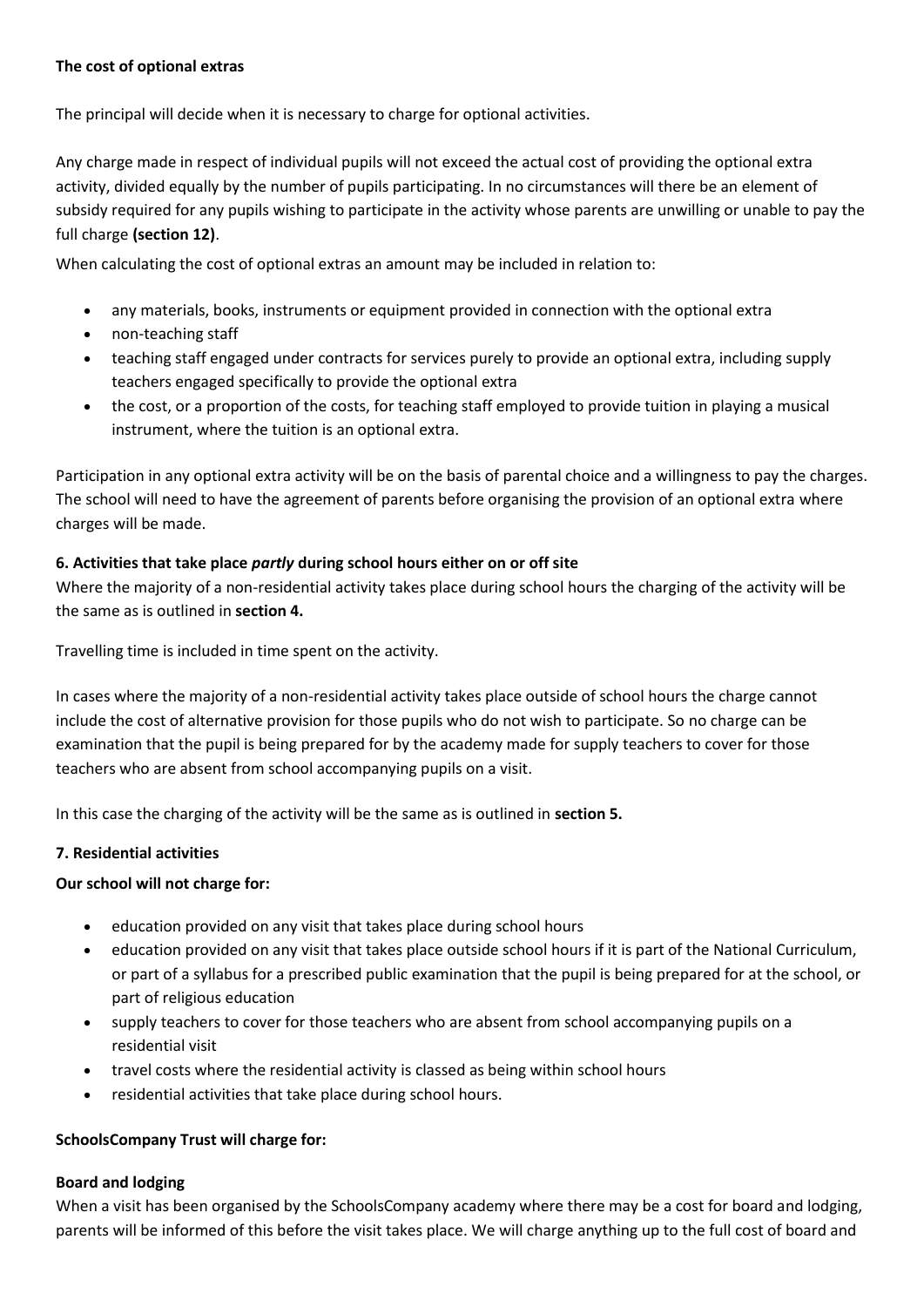lodging on residential visits, whether it is classified as taking place during school hours or not. The charge will not exceed the actual cost. **Parents who can prove they are in receipt of certain benefits may be exempt from paying this cost** (see **section 11** for more guidance on remissions).

# **Travel**

Travel charges may apply when the residential activity takes place outside of school hours. The amount charged will be calculated to cover the unit cost per pupil. These charges may not apply to those pupils entitled to remissions, but no other pupils will be charged extra to cover those costs.

#### **Activities**

The academy may charge for residential activities that fall **outside** of school hours **(see section 5)**.

# **8. Music tuition within school hours**

The SchoolsCompany Trust follows government legislation that states that all education provided during school hours must be free; however, music lessons are an exception to this rule.

**Charges will be made if** the teaching is **not** an essential part of either the National Curriculum or a public examination syllabus being followed by the pupil(s), or the first access to the Key Stage 2 Instrumental and Vocal Tuition Programme (Wider Opportunities).

The school may charge for teaching requested by parents / carers and delivered by specialist tutors given to either an individual pupil or groups of any appropriate size (provided that the size of the group is based on sound pedagogical principles) to play a musical instrument or to sing. The cost of these lessons may depend on the size and duration of the class as well as the type of instrument.

**The school will not charge if** the music tuition is part of the National Curriculum or public examination syllabus being followed by the student. This includes instruments, music books and exam fees.

The SchoolsCompany Trust is dedicated to ensuring equal opportunities for all pupils including access to specialised music tuition, therefore charges made for music tuition within school hours will be remitted for pupils on free school meals.

There is no charge for vocal or instrumental tuition for children in care. This includes instruments, music books and exam fees.

# **9. Extended services**

The SchoolsCompany Trust is dedicated to providing a well-rounded and extensive education for our students which may include a range of extra-curricular activities (extended services). Extended services enable the SchoolsCompany Trust to provide:

- ways of intervening early when children are at risk of poor outcomes, e.g. by providing access to study support, parenting support or to more specialist services (such as health, social care or special educational needs services)
- ways of increasing pupil engagement
- ways of improving outcomes and narrowing gaps in outcomes between different groups of pupils.

The total charge will not exceed the cost of providing the activity and no parent / carer will be asked to subsidise others.

# **10. Damage to property and breakages**

Where school property has been wilfully damaged by a student SchoolsCompany Trust may charge those responsible for some or all of the cost of repair or replacement.

Where property belonging to a third party has been damaged by a pupil, and SchoolsCompany Trust has been charged, the trust may charge some or all of the cost to those responsible.